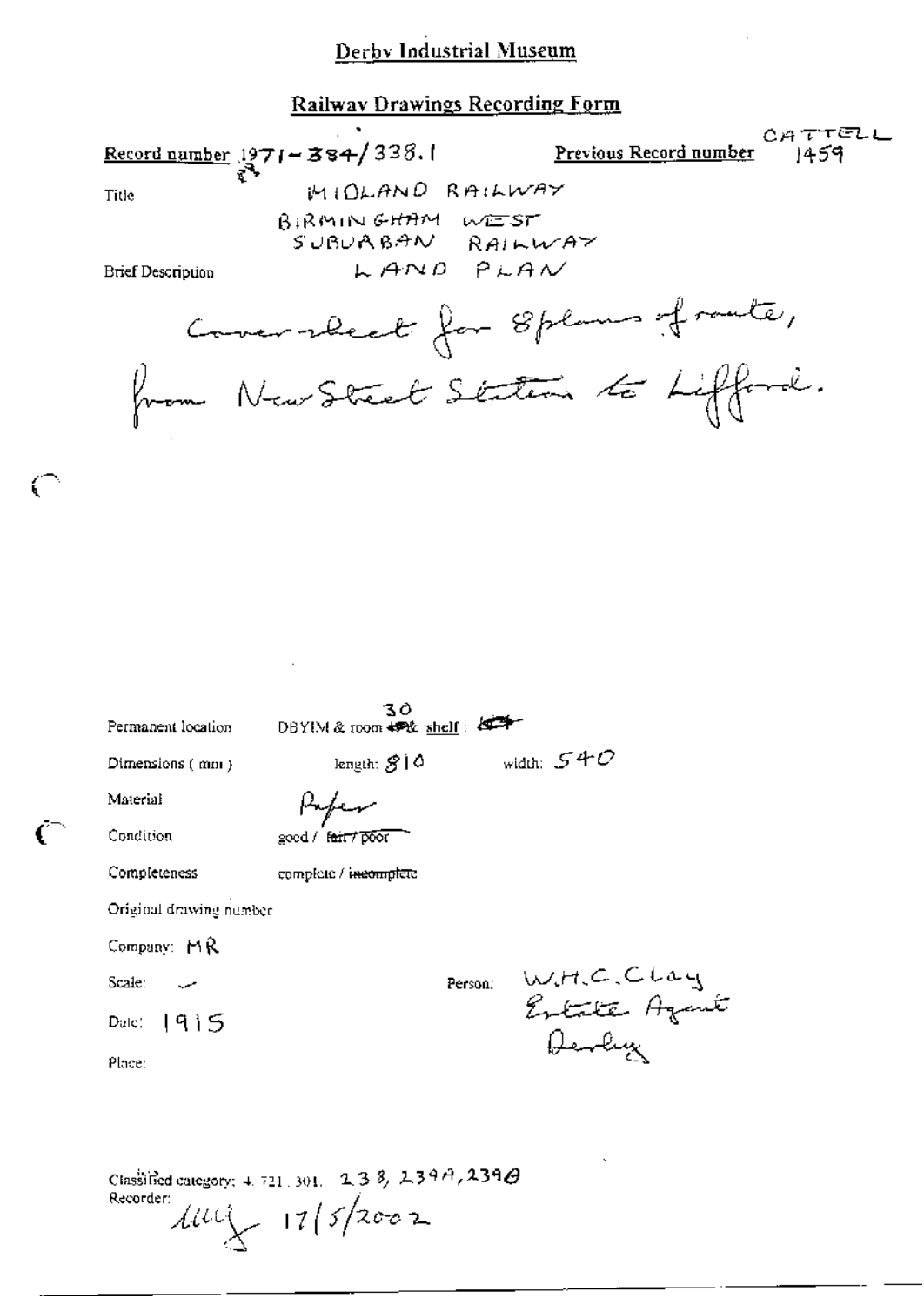| Deroy muustika museum                                                                                                                                                                                                                                                                                                                                         |
|---------------------------------------------------------------------------------------------------------------------------------------------------------------------------------------------------------------------------------------------------------------------------------------------------------------------------------------------------------------|
| <u>Railway Drawings Recording Form</u>                                                                                                                                                                                                                                                                                                                        |
| CATTELL<br>Previous Record number $14.57$<br>Record number $1971 - 384 / 338$ , 2                                                                                                                                                                                                                                                                             |
| WEST SURURBAN<br>BRANCH<br>Title<br>BIRMINGHAM                                                                                                                                                                                                                                                                                                                |
| Brief Description<br>Plan of monte relaxing tracks, buildings, roads,<br>materiannes, l'ambiences.<br>New Street Station showing LNWR section or<br>MK rection. To the routhwest manner for<br>Central goods Station shows layout and<br>all properties sammens affected.<br>County of Warwich. City & County Borough of Birmingham.<br>Parish of Birmingham. |
| Landonners: TPlevins. AStokes, COutton.<br>E Cartonight. ESMA Redding. WBSmith. ECSpooner<br>ER Chesshire. HMoon. TShow. SirRAKette. JOneous.<br>B'hom Banking Coo CJ Pettitt. TFonds. GY Feiffe.<br>$P + 0$<br>DBYIM & room $\clubsuit$ & shelf:<br>Permanent location                                                                                       |
| width: 54C<br>length: SIC<br>Dimensions (mm)                                                                                                                                                                                                                                                                                                                  |
| Material                                                                                                                                                                                                                                                                                                                                                      |
| Condition<br>good / fair + poor                                                                                                                                                                                                                                                                                                                               |
| Completeness<br>complete / incomplete-                                                                                                                                                                                                                                                                                                                        |
| Original drawing number $\frac{1}{2}H \in F$                                                                                                                                                                                                                                                                                                                  |
| Company MR                                                                                                                                                                                                                                                                                                                                                    |
| Scale: $1'' = 2c + \frac{1}{2}m$<br>Person:                                                                                                                                                                                                                                                                                                                   |
| Date: $DEC$ 1915                                                                                                                                                                                                                                                                                                                                              |

Place:

Birmingham 1274MP - 423MP  $\frac{\partial}{\partial t} \frac{\partial \phi}{\partial x^2} = \frac{\partial}{\partial x^2} \frac{\partial}{\partial x^2}$ 

Classified category: 4.721.301. 238, 238 239 239 B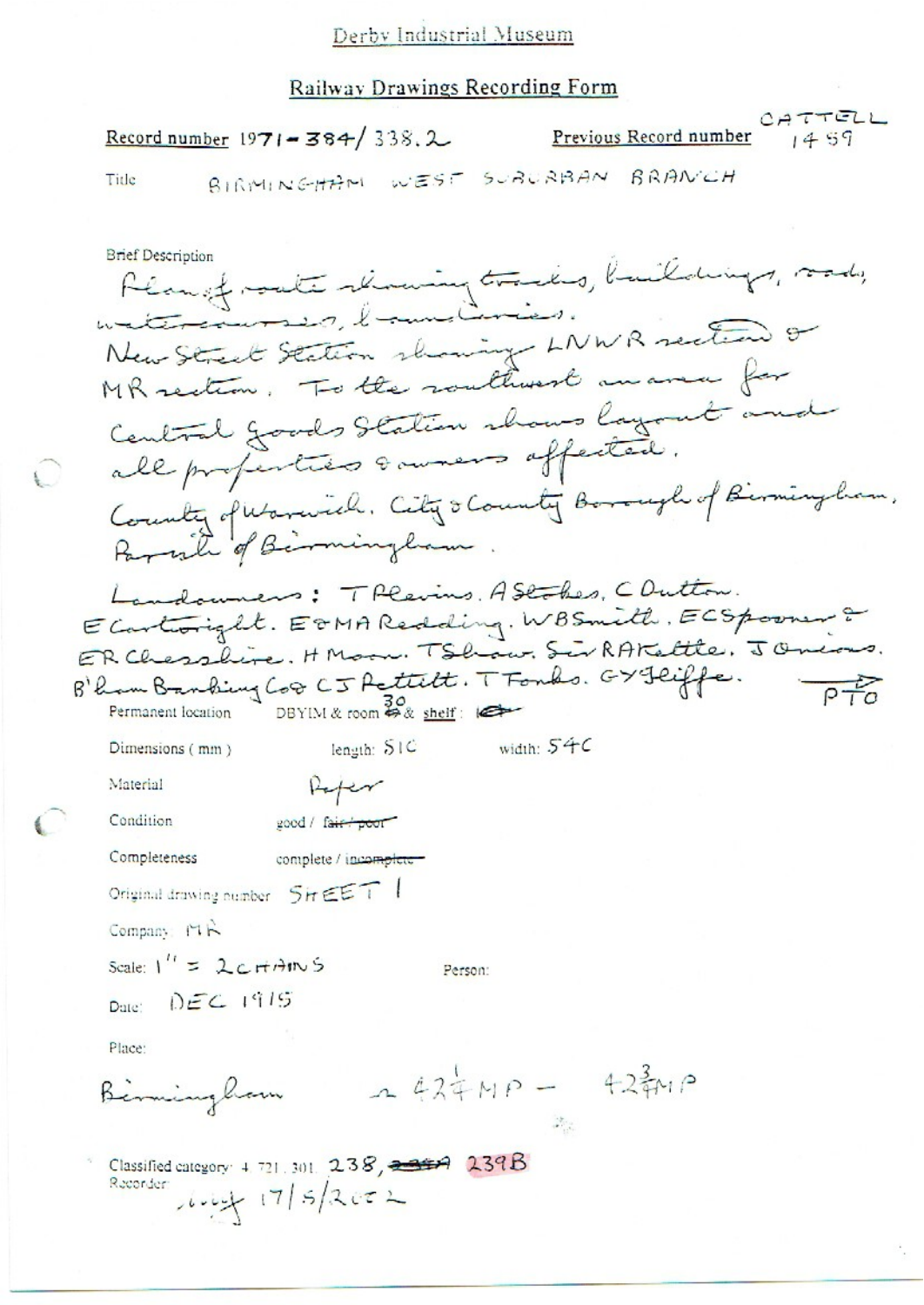## Railway Drawings Recording Form

Record number  $1971 - 384 / 338.3$ 

CATTELL<br>Previous Record number  $\begin{bmatrix} a & a \end{bmatrix}$ 

Title

ເົ

BIRMINGHAM WEST SURURBAN BRANCH

**Brief Description** féangt valte skruing tracks, kuildigs, sad, County of Warnicelle. City o County Borough of Rimingham, Parcile of Birmingham Formerly Rossil of Edgloston.<br>Five Ways Station, Hall, Berningham Comel. Fine Ways scours, 1990, 000 minuel. Campbe Francel.<br>Granville Street Goods Franklik Street Francel. Worcester & Birming ham Comel as zone to nilway. downers: JOBendrey. Nos PTHerlow Q G Dickinson. JHunt & W JWalker. C Brittoin. WH Corper. Rev JW Trouve GH Nechan. FC Mathews. GChathem. THodnett. WHFyland. TOLake. JFallow  $PTO$  $DEFINR$  room  $\overset{30}{\bullet}$  & shelf.  $\overset{4}{\bullet}$ Permanent location widzh:  $540$ length: STC Dimensions  $(mn)$ **Material**  $P$ Condition  $200d /$  fair  $\tau$  poor  $\tau$ Completeness complete / incomplete -Original drawing number  $\overline{\mathcal{I}}$ ir EET $\mathcal{I}$ Company PIR Scale:  $1'' = 2c$   $HANS$ Person: Date:  $DEC$  1975 Phice: أكست للأسبي  $42\frac{2}{3} + 10 - 43\frac{1}{2}MP$ Station Classified category: 4, 721, 301,  $2.38$ ,  $2.378$ Recorder:  $1.444$   $(7/5)2072$